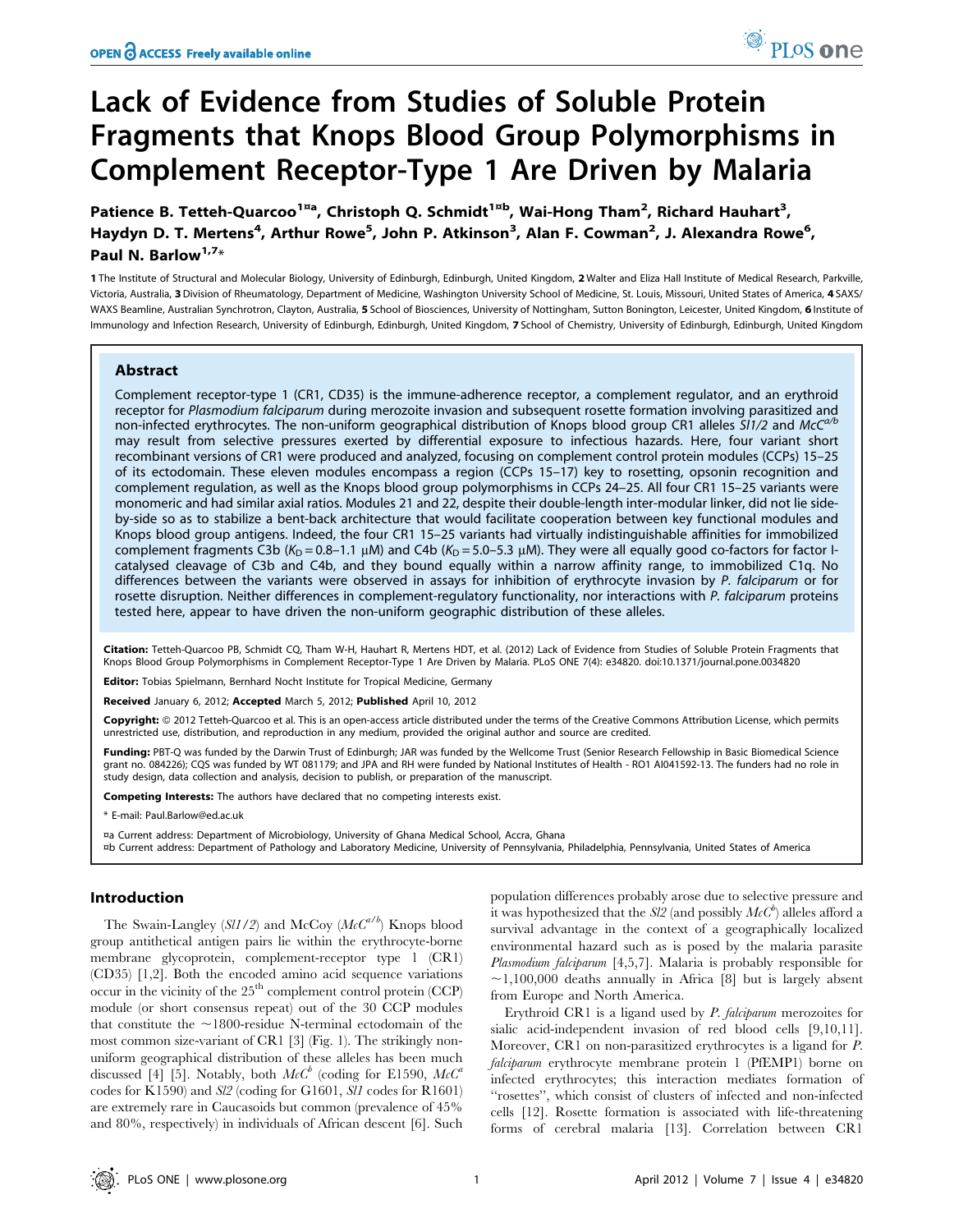

Figure 1. Schematic of CR1. (A) Main cartoon shows the 30 CCPs (ovals) in the ectodomain of the most common CR1 size-variant. Longhomologous repeats (LHRs) and positions of functional sites (dark grey) are indicated; the eight-residue linker between long-homologous repeats C and D is drawn as a dotted line along with neighbouring modules (grey); CCPs 24/25 wherein reside the SI1/2 and  $McC^{a/b}$ encoded antigens are also highlighted (thicker outline) and their modeled 3D structures [43] drawn as cartoons with K1590 and R1601 side chains shown as spheres. doi:10.1371/journal.pone.0034820.g001

polymorphisms (Sl2/Sl2 vs. Sl1/Sl1) and resistance to severe malaria was reported in a western Kenyan population [14], but not in two studies of populations from The Gambia [15,16].

Selective-pressure hypotheses require that McC and Sl-encoded variants diverge with respect to copy number expressed or to structure-function relationships; but this has not been investigated comprehensively. Complement receptor-type 1 [17] regulates classical and alternative pathways of the complement system. It is also the immune-adherence receptor, mediating transport by erythrocytes of particles opsonised with complement-activation specific fragments, C3b and C4b, to the primary lymphoid system for clearance [18]. Modules  $1-3$  (site 1),  $8-10$  (site 2) and  $15-17$  (a near-identical copy of site 2) are the first three modules of, respectively, the first, second and third (out of four), highly similar long-homologous repeats (A–D) accounting for the N-terminal 28 CCPs of the most common CR1 size variant (Fig. 1) [19]. These sites interact with opsonic C3b and C4b [20] and, to a lesser degree, the C3b breakdown product, iC3b, and are collectively crucial to the immune-clearance role of CR1. They also accelerate decay of C3 and C5 convertases, crucial multiple-subunit enzymes in the complement cascade. Moreover, site 2 is a cofactor for proteolytic cleavage of C3b and C4b [21,22,23,24] by factor I that interrupts the complement cascade and generates ligands for other complement receptors linking complement to cellular and antibody-mediated immunity [25]. Importantly, site 1 also mediates interactions with Rh4 [26] vital for sialic acidindependent invasion by P. falciparum [11] while site 2 is a candidate for interaction with PfEMP1 and rosette formation [27].

It is intriguing that the Knops blood group antigens in CCPs 24–25 do not occupy known functional sites of the CR1 ectodomain. Residues encoded by  $\frac{SI}{2}$  and  $McC^{a/b}$  lie within long-homologous repeat D, seven modules away (in the primary structure) from the nearest proven functional site (*i.e.* CCPs  $15-17$ or site 2 within long-homologous repeat C). Nonetheless, sites of sequence variation could be spatially apposed to one or more functional sites depending upon the overall architecture of CR1's long chain of CCPs [28,29,30,31]. In particular, the uniquely long linking sequence of eight amino acid residues (compared to four residues on average) connecting CCPs 21 and 22 (i.e. between long-homologous repeats C and D, see Fig. 1) could represent a molecular hinge, enabling the modules of long-homologous repeat D to fold back onto long-homologous repeat C and hence influence the activity of the second copy of site 2.

Thus the possibility requires investigation that sequence variations in or near to CCP 25 influence C3b/C4b binding, complement-regulatory activity or binding to Rh4 or PfEMP1, despite being remote in the sequence from the primary sites of interaction. It is also possible that long-homologous repeat D possesses its own less well characterized or yet-to-be discovered binding sites for host or parasite proteins. For example, classical complement pathway protein C1q (part of the C1 complex that also includes the serine protease C1r and C1s) reportedly binds long-homologous repeat D of CR1 [32].

We prepared four eleven-CCP constructs, representing the  $McC$ and Sl-encoded CR1 variants, along with a set of shorter recombinant constructs encompassing modules at the border between long-homologous repeats C and D (CCP 21–CCP 22). We were thus able to show that Knops blood group variants in long-homologous repeat D neither modulate structure nor influence known functional activities of CR1 that might underlie selective pressure.

## Results

# A panel of truncations were designed for this study and produced in P. pastoris

We made truncations of CR1 (Fig. 2) in the same strain of *Pichia* pastoris previously employed to produce biologically active fulllength factor H (FH) (a CR1 homologue containing 20 CCPs) [33]. Recombinant CR1 15–25, *i.e.* CCPs 15–25, was designed as the minimal CR1 fragment spanning the second copy of site 2 (CCPs 15–17) and variant residues 1601 ( $SU(1/2)$ ) in CCP 25 and 1590 ( $McC^{a/b}$ ) in the linker between CCPs 24 and 25.

Producing the four variants of this eleven-module fragment -  $Glu^{1590}/Gly^{1601}$  (EG, from  $McC^b/Sl2$ ), Lys<sup>1590</sup>/Arg<sup>1601</sup> (KR, from  $McC<sup>a</sup>/S11$ , >98% prevalence in Caucasoids), Lys<sup>1590</sup>/Gly<sup>1601</sup> (KG, from  $McC^a/Sl2$ ) and Glu<sup>1590</sup>/Arg<sup>1601</sup> (ER, from  $McC^b/Sl1$ ) - in preference to an entire (e.g. 30-module) ectodomain of CR1, allowed us to focus on a single functional site. Moreover, unlike in the case of variants of CCPs 1–30, large amounts of material for quantitative measurements and biophysical characterisation could be produced. We also produced smaller fragments, CR1 21, CR1 21–22 and CR1 20–23 (Fig. 2), to investigate the potential of the double-length linker between CCPs 21 and 22 to promote a bentback module chain, in which CCPs 24/25 lie close to CCPs 15– 17. All proteins were secreted in good yields and purified (Fig. 2) using sequential ion-exchange and gel-filtration chromatographic steps.

# CCPs 21 and 22 of CR1 do not form a side-by-side interaction

We compared <sup>1</sup>H,<sup>15</sup>N-HSQC NMR spectra of CR1 21, CR1 21–22, and CR1 20–23 (Fig. 3). In these spectra each amide group produces a cross peak the position of which is determined by its  $^{15}N$  (y-axis) and  $^{1}H$  (x-axis) chemical shifts. The spectra were of high quality, featuring predominantly uniform line-widths and excellent chemical shift dispersion, showing that these proteins are properly folded. Nearly all cross peaks in the CR1 21 spectrum overlap with cross peaks in the CR1 21–22 spectrum (Fig. 3A), showing that attachment of CCP 22 to CCP 21 causes only minor perturbations of chemical shifts for amide groups in CCP 21. This implies that these modules share only a small inter-modular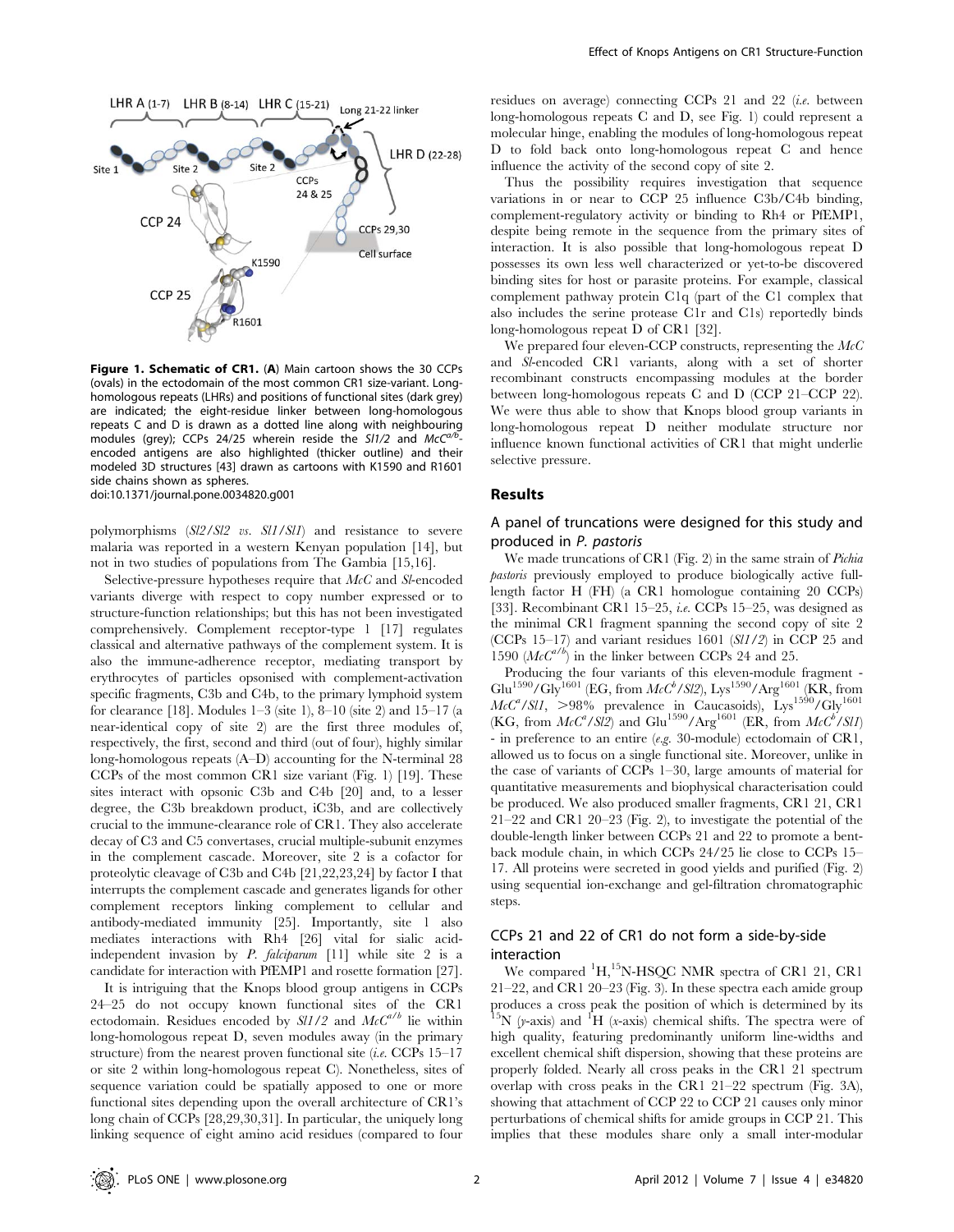

Figure 2. Recombinant CR1 truncations produced for the current study. The Coomassie-stained polyacrylamide gels show the results of electrophoresis of successive fractions (with increasing elution volumes, V<sub>e</sub>) from size-exclusion chromatography for CR1-21, CR1 21-22, CR1 20–23 and CR1 15–25 (the K1590,R1601 variant); reducing (R) conditions in some lanes would reveal products of intra-modular proteolytic ''clipping'' that would be held together by disulfide bonds under non-reducing (NR) conditions. doi:10.1371/journal.pone.0034820.g002

interface consistent with an end-to-end (rather than side-by-side) interaction. Likewise, many cross peaks in the partially assigned spectrum of CR1 21–22 match to cross peaks in the spectrum of CR1 20–23 (Figs. 3B,C); of those that do not, none corresponded to residues in the linker between CCPs 21 and 22; in fact most lie in module 22 (data not shown). These observations are consistent with CCPs 21 and 22 retaining their end-to-end disposition within the context of CR1 20–23.

To further investigate spatial arrangements of modules in CR1 20-23, samples were subjected to small-angle X-ray scattering (SAXS) generating high-quality data with no concentration dependency (Figs. 4A,B). The resulting DAMMIF *ab initio* model, with an excluded volume of  $59 \text{ nm}^3$  - consistent with that expected for a monomeric, properly folded, CR1 20–23 (29 Kd) - fitted well to the SAXS profile (discrepancy,  $\chi = 1.5$ ) (Fig. 4A). Both the model and the distance distribution, with a  $D_{\text{max}}$  of 15 nm (Fig. 4C), are fully consistent with a largely elongated arrangement of the four modules (see insert in (Fig. 4A) and cannot be reconciled with a stable bent-back conformation as was formed, for example, by the six CCPs at the centre of FH that had a  $D_{\text{max}}$ of 10.4 nm [34].

Thus, in CR1 20–23, the long linker between CCPs 21 and 22 (*i.e.* between long-homologous repeats C and D) does not induce a U-bend. Together with their immediate neighbours, these modules form a highly elongated structure. Extrapolating to a larger construct, CCPs 19 and 24 would be  $\sim$ 15 nm apart, disfavouring apposition of CCPs 15–17 and CCPs 24–25. These results suggest that sequence variations in CCPs 24–25 (of longhomologous repeat D) have only local structural effects. To test this, analytical ultracentrifugation (AUC) was used to compare CR1 15–25 allotypic variants.

# Biophysical analysis reveals no differences in gross structures of variants

We subjected solutions of the CR1 15–25 allotypic variants to AUC and compared their sedimentation coefficients and axial ratios (Table 1). All had Svedberg values in the narrow range of 3.14–3.25, and calculated hydrodynamic radii in the range 5.55– 5.80 nm, with no indication of any loss of folded structure or selfassociation over the concentration range  $(0.1-1$  mg.ml<sup>-1</sup>) measured. These results are in good agreement with estimates of particles size distribution from dynamic light scattering (Fig. S1). Their calculated axial ratios were also similar, within experimental error, falling in the range of 5.6–6.6.

Thus, consistent with NMR and SAXS-derived structural models of CCPs 20–23, the Knops blood group allotypic variations in CCPs 24–25 do not induce structural differences in CR1 15–25 detectable by AUC (or dynamic light scattering). These data, taken together with the SAXS and NMR findings for CR1 20–23, are best explained by an open architecture for CR1 15–25, in which contacts between non-adjacent modules are improbable. On the other hand, the sequences of modules (CCPs 15–19 and CCPs 24–25) flanking the elongated section (CCPs 20– 23) cannot extend linearly and rigidly in opposite directions (since that would have resulted in a structure with a much higher axial ratio). It therefore remains conceivable that these flanking sequences could cooperate in binding to a large ligand such as C3b or C4b, even though in previous work no binding between long-homologous repeat D (alone) and C3b/C4b was detected [20]. This possibility, whereby long-homologous repeat D contributes to binding C3b/C4b only after the higher affinity site in long-homologous repeat C had been occupied, was explored through binding assays.

# All four CR1 15–25 variants bind equally well to opsonins C3b and C4b

We investigated whether variant residues in CCPs 24–25 modulate the C3b/C4b-binding ability of CR1 functional site 2. Experiments based on SPR (see Fig. 5, and Figs. S2, S3) provided no evidence for such a proposition. All four CR1 15–25 variants bind similarly well to immobilized C3b, with  $K_D$  values in the range of 0.8–1.1  $\mu$ M, and to C4b, with  $K<sub>D</sub>$  values of 5.0–5.3  $\mu$ M (Table 2). These data may be compared to  $K<sub>D</sub>$  values for CR1 15– 17 of 1.1  $\mu$ M (C3b) and 3.2  $\mu$ M (C4b), measured on the same C3b- and C4b-loaded flow cells of the CM5 sensor chip (Figs. S2, S3). All the truncations bind less tightly to C3b and C4b than sCR1 (measured on the same CM5 chip,  $K_D = 0.53 \mu M$  for C3b and  $K<sub>D</sub> = 0.91 \mu M$  for C4b; (Figs. S2, S3)); presumably this reflects the avidity provided by the multiple sites present in the full-length ectodomain. To provide independent validation of these results that were based on studies of binding to covalently immobilized (amine-coupled) C3b and C4b, an ELISA assay was conducted in which C3b or C4b were adsorbed to polystyrene microtitre plates (Fig. S4). These experiments also failed to distinguish between the binding properties of CR1 15–25 variants. We concluded that the variant residues of CCP 25 have neither direct nor indirect roles in engagement of C3b and C4b by site 2.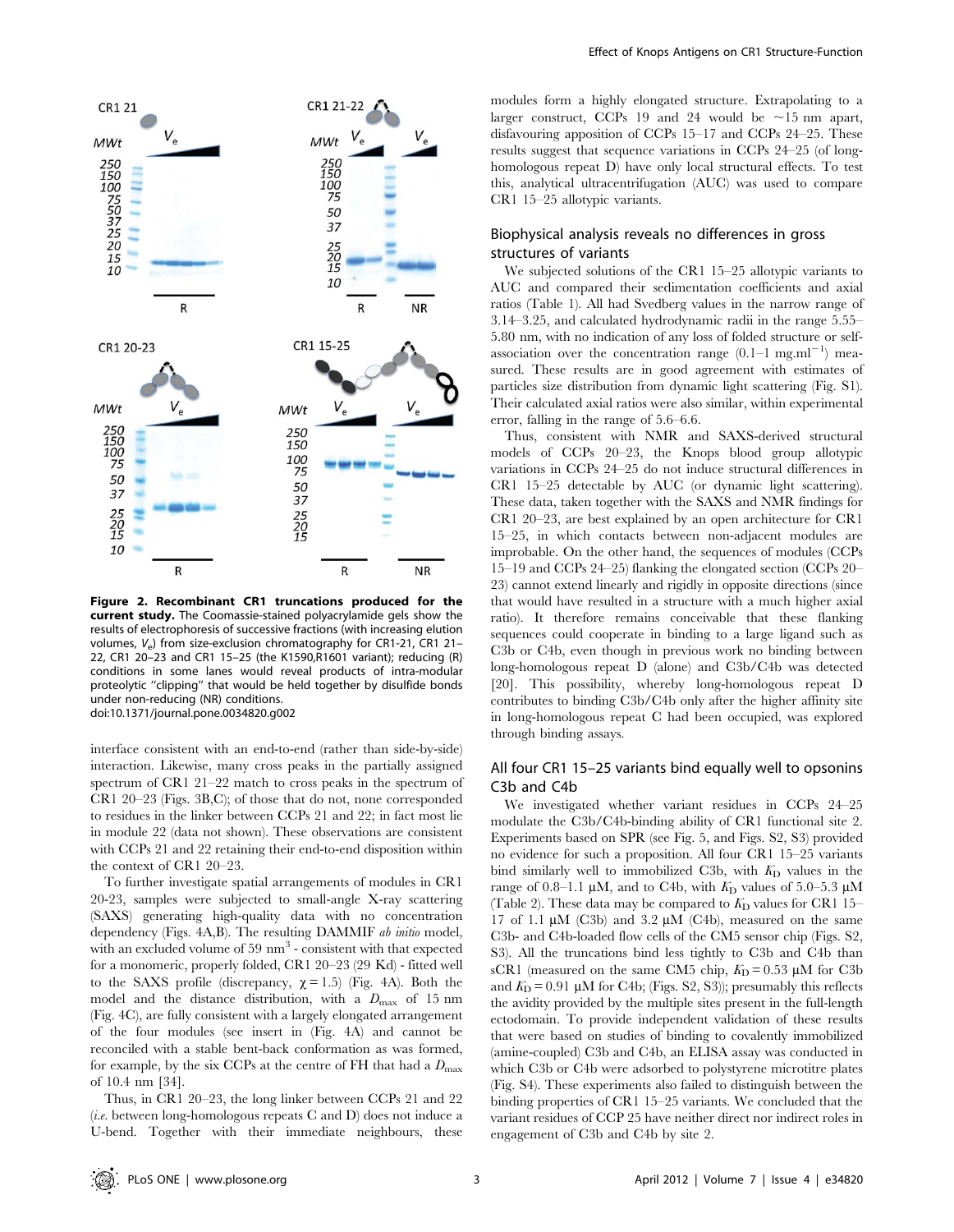

Figure 3. CCPs 21-24 do not exhibit extensive inter-modular contacts. (A) <sup>1</sup>H,<sup>15</sup>N heteronuclear single quantum coherence (HSQC) NMR spectrum of CR1 21 overlaid on that of CR1 21–22. (B) An overlay of the HSQC spectra for CR1 21–22 and 20–23 with (C) blow-ups of two regions. Cross-peaks are color-coded according to the CR1 fragment of origin, as indicated. A dearth of chemical shift changes for CCP 21 and CCP 21–22 amides following attachment of neighbouring modules suggests chemical shift-perturbing inter-modular contacts are limited. doi:10.1371/journal.pone.0034820.g003



Figure 4. CCPs 21-24 do not exhibit extensive inter-modular contacts. (A) SAXS profile and fit of the DAMMIF ab initio model (red surface) to the CR1 20–23 data (1.9 mg.ml<sup>-1</sup>); (B) Guinier plot of the CR1 20–23 SAXS data at 1.9 mg.ml<sup>-1</sup> (open circles) and 3.3 mg.ml<sup>-1</sup> (open squares), showing no significant concentration dependence of SAXS parameters (plots displaced on the vertical axis for clarity); (C) Distance distribution function,  $p(r)$  for CR1 20-23. doi:10.1371/journal.pone.0034820.g004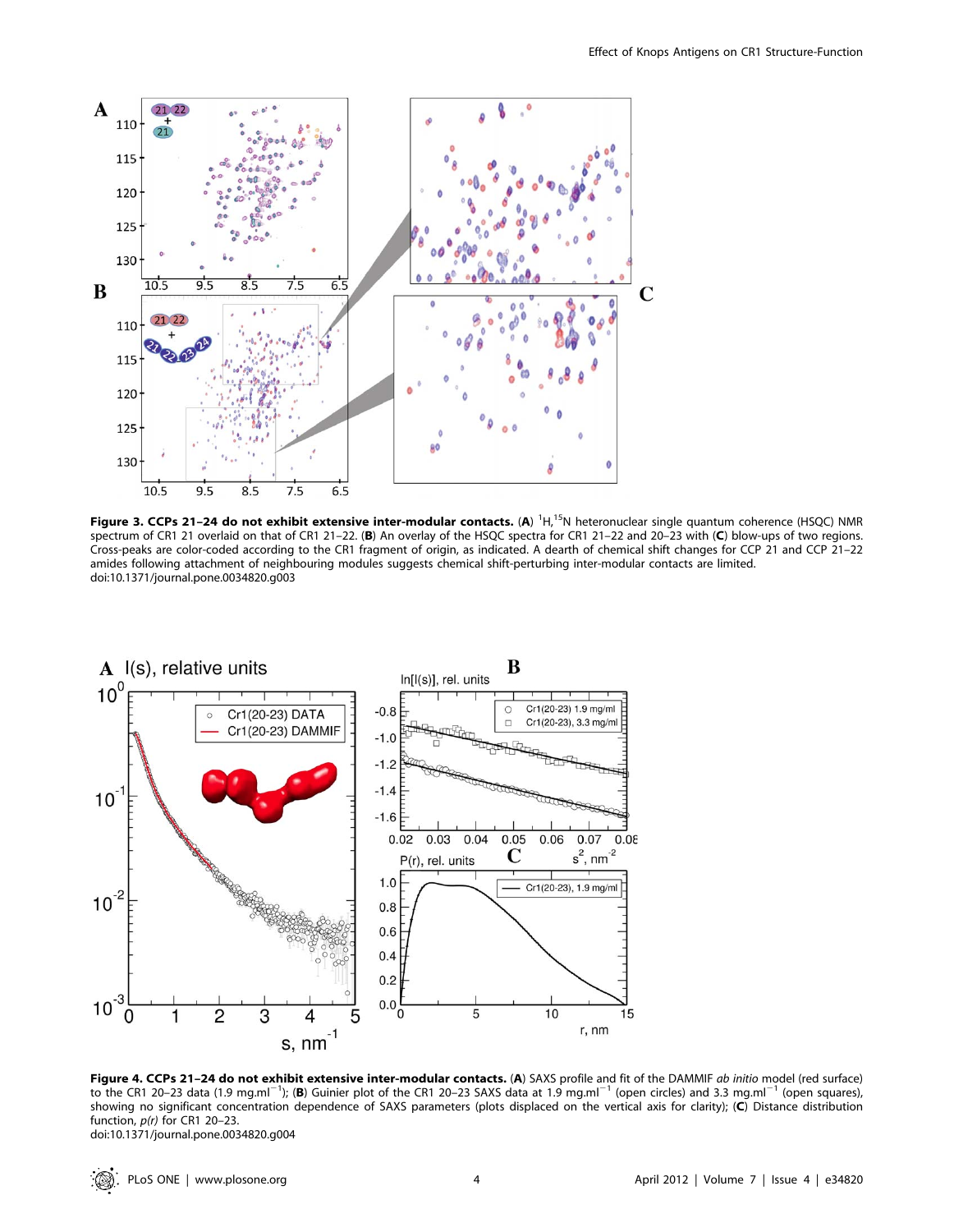| <b>Sample</b> | mg/ml        | $s^1$ (S) | $s(20,w)$ [mean] (S) |        | $f/f_0$ SEDFIT | $f/f_0$ s, M | Axial Ratio [mean] |        | $R_h$ (nm) [mean] |        |
|---------------|--------------|-----------|----------------------|--------|----------------|--------------|--------------------|--------|-------------------|--------|
| <b>KR</b>     | 0.5          | 3.13      | 3.25                 | [3.28] | 2.10           | 2.06         | 5.64               | [5.88] | 5.75              | [5.70] |
|               | 0.25         | 3.19      | 3.31                 |        | 1.85           | 2.03         | 6.11               |        | 5.65              |        |
| l EG          | $\mathbf{1}$ | 3.11      | 3.22                 | [3.25] | 1.98           | 2.08         | 5.30               | [5.63] | 5.81              | [5.75] |
|               | 0.5          | 3.16      | 3.28                 |        | 1.94           | 2.04         | 5.96               |        | 5.80              |        |
| <b>ER</b>     | 0.5          | 3.22      | 3.33                 | [3.37] | 1.81           | 2.01         | 6.40               | [6.64] | 5.61              | [5.55] |
|               | 0.25         | 3.22      | 3.34                 |        | 2.02           | 2.01         | 6.40               |        | 5.60              |        |
|               | 0.125        | 3.32      | 3.44                 |        | 1.39           | 1.95         | 7.14               |        | 5.44              |        |
| l KG.         |              | 3.09      | 3.20                 | [3.26] | 2.04           | 2.09         | 5.12               | [5.67] | 5.84              | [5.74] |
|               | 0.5          | 3.13      | 3.25                 |        | 2.00           | 2.06         | 5.64               |        | 5.75              |        |
|               | 0.25         | 3.20      | 3.32                 |        | 1.51           | 2.02         | 6.26               |        | 5.62              |        |

Table 1. AUC data for four CR1 15-25 variants.

<sup>1</sup>Symbols in this table: s = sedimentation coefficient (in Svedbergs); f/f<sub>o</sub> = frictional ratio from SEDFIT and from the combination of s and molecular mass (M)  $R_h$  = hydrodynamic radius; KR, etc. refer to CR1 15-25 (KR), etc.

doi:10.1371/journal.pone.0034820.t001

## The CR1 15–25 variants have identical abilities to regulate complement

Functional site 2 of CR1 is the predominant locus of cofactor activity for factor I-catalyzed proteolysis of C3b and C4b (see Figs. 6A,B). Cofactor activity very likely involves contacts between CR1 and both C3b (or C4b) and factor I [35]. We showed (above) that the long-homologous repeat C-copy of site 2 engages with C3b and C4b independently of long-homologous repeat D. Nonetheless it remained feasible that Knops blood group variations in CCPs 24/25 influence recruitment, or activation [35], of factor I to CR1:C3b or CR1:C4b complexes. We conducted fluid-phase cofactor assays in which cleavage products of CR1/factor I, acting on C3b or C4b. were detected in a qualitative manner using SDS-PAGE, ensuring reactions had not proceeded to completion. In all CR1 15–25 lanes and the sCR1 lane, the pattern and strengths of bands corresponding to cleavage products (following a 60-minute incubation) appeared to be identical in the case of C3b (Fig. 6C) and, likewise, in the case of C4b (Fig. 6D). Thus all the recombinant variants had co-factor activity for the cleavages made by factor I needed to generate C3dg or C4d. No differences could be detected between the variants in the amounts or nature of product generated.

#### The variants have equivalent affinities for C1q

Interaction of CR1 with C1q was reported previously, along with suggestions that long-homologous repeat D (CCPs 22–28) contributes to this binding event cases [32,36,37]. We measured affinities of the four CR1 15–25 variants for C1q that had been immobilized, via amine coupling, on the CM5 sensor chip surface (under the same conditions and in the same series of experiments used to obtain  $K<sub>D</sub>$  values for C3b and C4b) (Fig. 7A, Table 2). Measured values lay in a narrow range of  $5-6 \mu M$ , comparable with a value of 8  $\mu$ M for sCR1 (Fig. S5). CR1 1–3 (site 1) bound weakly  $(K_D > 30 \mu M$  (not shown) but in this assay CR1 15–17 (site 2) bound better than sCR1  $(K_D<1 \mu M)$  while the nine-CCP construct CR1 17–25 (*i.e.* missing CCPs 15 and 16) did not bind at all (Fig. S5); these data suggesting that C1q binds to site 2 require further verification. In any case, the results of SPR strongly indicate that the McC and Sl-encoded variations had small or negligible effects on binding of C1q. Very similar results were obtained using an ELISA (see Fig. 7B) in which soluble C1q binding to CR1 truncations adsorbed on a micro-titer plate was measured.

#### PfRh4 invasion pathway

Erythroid CR1 is the receptor required for the major sialic acidindependent route for invasion by multiple strains of P. falciparum [9,10,11,26]. The key P. falciparum protein in this invasion pathway, PfRh4, was previously shown to bind to CR1 CCPs 1– 3 (site 1), but not to the highly similar CCPs 15–17 (site 2) nor to the Caucasoid variant  $(Lys<sup>1590</sup>/Arg<sup>1601</sup>)$  of CR1 15–25 that includes CCPs 22–24; these modules are similar in sequence to both CCPs 1–3 and CCPs 15–17 [26]. We examined the previously unexplored possibility that PfRh4 engages with other, non-Caucasoid, variants of CR1 15–25. According to SPR, none of the CR1 15–25 variants (like CR1 15–17, CR1 24–25(KR) and other negative controls) exhibited more than residual affinity for an immobilized recombinant version of PfRh4 (PfRh4.9) corresponding to its erythrocyte-binding N-terminal domain [38], unlike the positive controls, CR1 1–3 and sCR1 (Fig. 8A). To investigate whether the non-Caucasoid CR1 15–25 variants nevertheless interfered with the PfRh4-CR1 invasion pathway, their effects on parasite growth were monitored. As was observed previously, invasion of both untreated and neuraminidase-treated erythrocytes by 3D7 strain was inhibited by addition of sCR1, whereas invasion of untreated erythrocytes by the parasite strain W2mef $\Delta$ Rh4, which lacks a functional CR1-PfRh4 pathway, was unaffected by the presence of sCR1 (Fig. 8B) [26]. These results served as a control for experiments with the CR1 15–25 variants [9,11] (see Fig. 8B). In agreement with the SPR study, none of the CR1 15–25 variants (unlike the positive control, sCR1) inhibited invasion of nm-treated erythrocytes by P. falciparum. Thus the Knops blood group antigens on CCPs 24/25 had no influence on the susceptibility of erythrocytes to invasion by P. falciparum, consistent with a location within the CR1 molecule that is remote both in the sequence and in space from the key PfRh4-binding site in CCPs 1–3 (site 1) [26].

# All variants are equally implicated in P. falciparum rosetting

Previous work implicated site 2 (CCPs 8–10 or CCPs 15–17) in the rosette-mediating interaction between erythroid CR1 and PfEMP1 expressed on the surface of infected erythrocytes [27]. We were unable (data not shown) to detect binding between any of the CR1 truncations (including sCR1) and immobilized recombinant versions of the N-terminal duffy binding-like domain from PfEMP1 [39] (in the same set of SPR experiments used to measure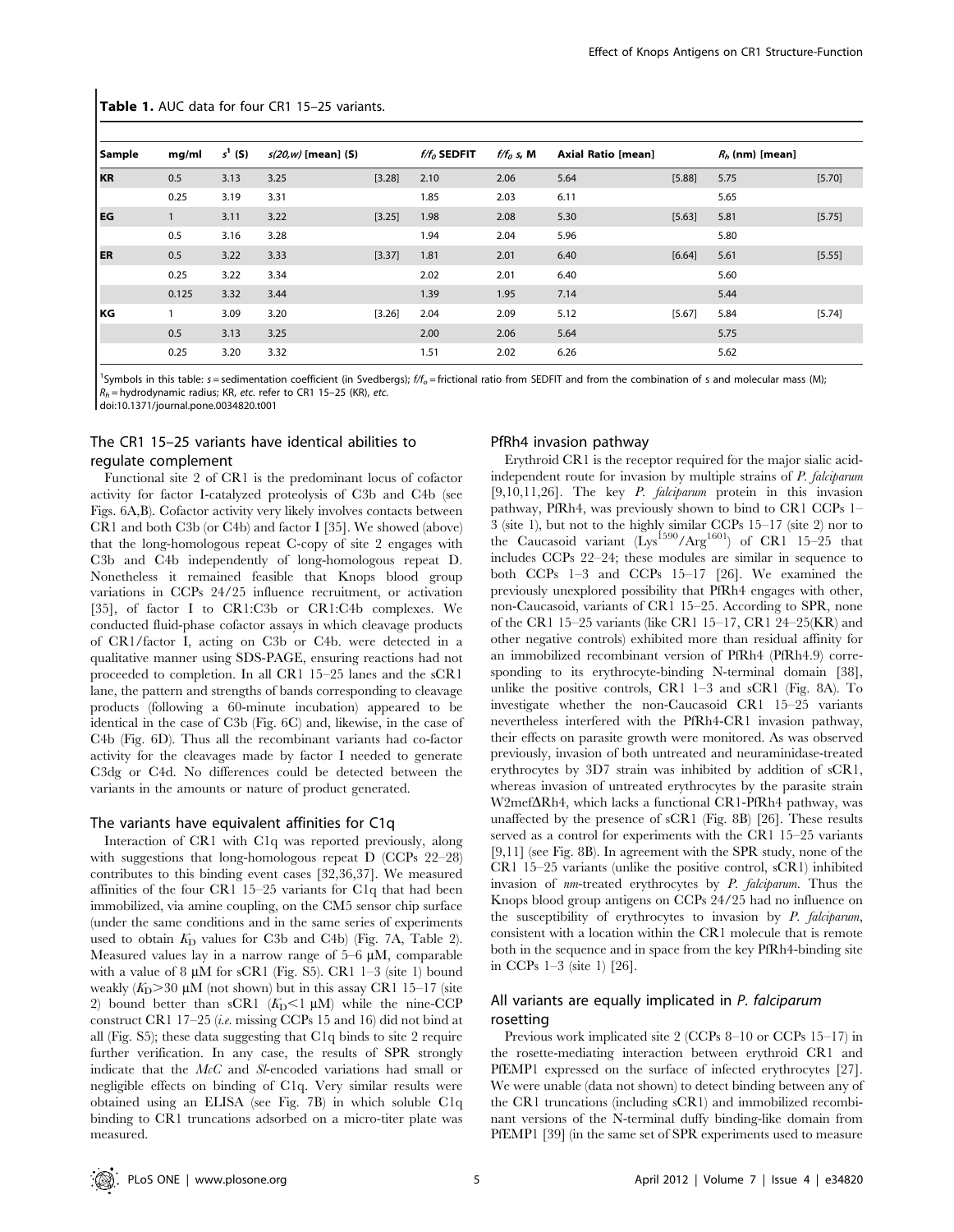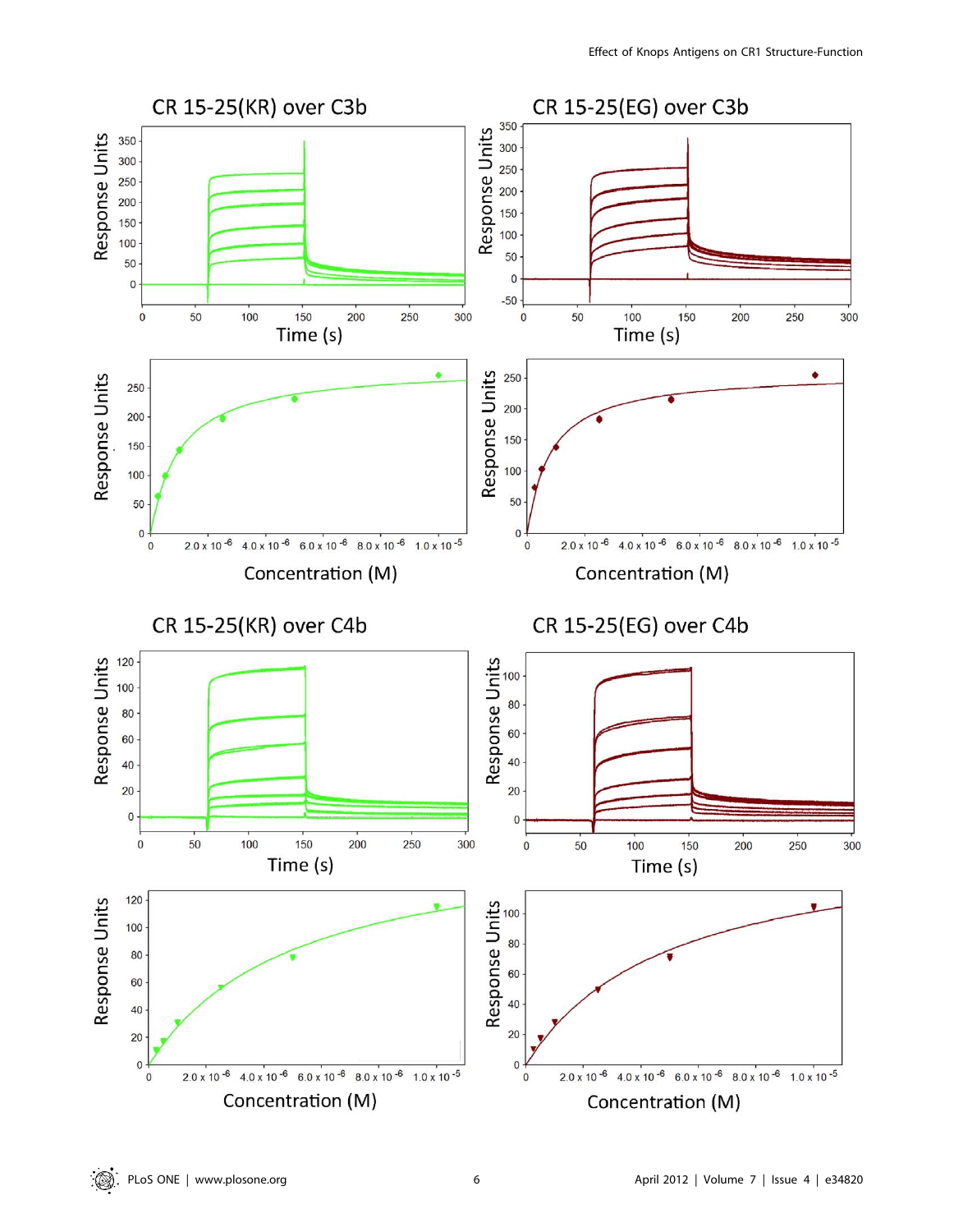Figure 5. CR1 15-25 variants bind equally well to C3b and C4b. Representative SPR-derived binding curves for the CR1 15-25 variants (as indicated in parentheses) flowed over C3b (upper four panels) or C4b (lower four panels) that were amine-coupled to CM5 chips (see also Figs. S1 and S2). In each case, a set of sensorgrams recorded for a range of CR1 15–25 concentrations (0.25 µM, 0.5 µM, 1 µM, 2.5 µM, 5 µM, 10 µM), are shown above the plot of response versus [CR1 15-25] used to calculate (see Methods) the  $K<sub>D</sub>$  value listed in Table 2. CR1 variants that are widespread amongst Caucasoids (KR) or Africans (EG) bind equally both to C3b and C4b. doi:10.1371/journal.pone.0034820.g005

the affinity of sCR1 for Rh4.9). Nonetheless, we were able to elaborate on previous findings by confirming that not only was rosetting inhibited by sCR1 and by CR1 15–25, but it was also ameliorated by CR1 15–17 (as shown previously) and even by CR1 17 alone (Fig. 9A). This appeared to be a module-specific effect since rosetting was not inhibited by CR1 21, CR1 21–22 or CR1 20–23 (Fig. 9B), nor by full-length factor H or several factor H fragments (Fig. 9C). Importantly, we could not detect any difference between the four variants of CR1 15–25 in terms of their ability to disrupt rosetting (Fig. 9B).

#### **Discussion**

Complement receptor-type 1, a rare example of a protein whose ectodomain is composed entirely from modules of the same type, is a product of gene duplication and exon shuffling [40]. This evolutionary heritage is particularly apparent amongst CR1 sizevariants (190–280 kDa), which possess different numbers of homologous blocks of seven CCPs arranged in long-homologous repeats [19]. In the 30-CCP ectodomain of the most common (gene frequency of  $\sim$ 0.85) size-variant, four tandem N-terminal long-homologous repeats (A–D), are followed by two membraneproximal CCPs. Each CCP contains about 60 amino acid residues organized in a  $\beta$ -strand-rich compact unit stabilized by pairs of disulfides between invariant cysteines (Cys I-Cys III, Cys II-Cys IV) [41,42]. We investigated structural and functional consequences of Knops blood group antigenic variations of CR1 likely to be under geographical region-specific selective pressure resulting in non-uniform distribution of allotypes among global populations. These involve loss or gain of charge through substitution of residues predicted to be surface-exposed (see Fig. 1) and thus the E1590/G1601 ( $McC<sup>b</sup>/Sl2$ , common in sub-Saharan African) and K1590/R1601 ( $McC<sup>a</sup>/SU$ , predominant in Caucasoids) [2] variants will differ significantly in the electrostatic surfaces presented by their CCPs 24–25 regions (in longhomologous repeat D, Fig. 1) [43].

Linkers of just four amino acid residues join long-homologous repeats A and B, and long-homologous repeats B and C, but an eight-residue linker connects the last residue of long-homologous repeat C (*i.e.* consensus Cys IV of CCP 21) to the first of longhomologous repeat D (i.e. consensus Cys I of CCP 22). We looked for, but found no evidence of, structural or functional interactions between long-homologous repeats D and C despite the potential for this double-length linker between long-homologous repeats to allow or promote a close-to-180-degree bend in the molecule. Indeed, our results suggest the modules flanking this linker adopt an extended arrangement consistent with a stalk-like or spacer role for long-homologous repeat D, helping to project the functional sites-bearing CCPs 1–21 away from the membrane and clear of the glycocalyx of erythrocytes, where over 85% of human CR1 resides [2]. Thus, we infer that single or double-residue substitutions in long-homologous repeat D of surface-exposed residues are unlikely to have structural or electrostatic consequences for long-homologous repeats A–C.

Our SPR and ELISA-derived binding data are fully consistent with a large body of previous work suggesting N-terminal modules of long-homologous repeats A–C cooperate in interacting with the activated products of C3 and C4 (C3b and C4b) and their complexes, while long-homologous repeat D (the location of variant residues 1590 and 1601) does not engage directly with these ligands [17,20,21,23,24]. Long-homologous repeats A, B and C each carry an N-terminal set of three modules that presumably bind to surfacetethered C3b/C4b in a manner similar to one another and to factor H-modules  $1-3$  (*i.e.* the long axes of modules aligned with the long axis of C3b and with the N-terminal of the three modules distal to the surface) [44]. Thus it is easy to envisage long-homologous repeats A–C, borne on the long-homologous repeat D stalk, adopting an architecture that has a quasi-three-fold axis of symmetry. Our results indicated that CCPs 15–25 encompass binding sites for C1q, which is multi-subunit activator of the classical pathway. Our studies suggested CCPs 15–17 make a major contribution to C1q binding whereas previous studies ascribed more importance to long-homologous repeat-D [32,36,37]; in our studies CCPs 26–28 of long-homologous repeat D were absent so we did not make a direct comparison between these two possibilities.

Consistently with our structural findings, we demonstrated that Sl and McC-encoded sequence variations within long-homologous repeat-D appear to have no effect on a range of CR1 properties resident in long-homologous repeats A–C including: C3b-binding and C4b-binding, vital for the long-recognized key biological role of human CR1 as the immune adherence receptor [45]; cofactor activity for factor I, needed for protection of erythrocyte surfaces from

| <b>CR1 fragment</b> | C3b $K_{D}$ ( $\mu$ M) $[R_{max}]^T$ | C4b $K_D$ ( $\mu$ M) [R <sub>max</sub> ] | <b>C1q</b> $K_{D}$ ( $\mu$ <b>M</b> ) [ $R_{max}$ ] |
|---------------------|--------------------------------------|------------------------------------------|-----------------------------------------------------|
| CR1 15-17           | $1.06 \pm 0.02$ [149 $\pm$ 1]        | 3.20 $\pm$ 0.07 [94 $\pm$ 1]             | $0.82 \pm 0.02$ [51.4 $\pm$ 0.3]                    |
| CR1 1-3             | $38 \pm 2$ [128 $\pm$ 3]             | $11.2 \pm 0.2$ [133 $\pm$ 1]             | 30.9 $\pm$ 0.9 [94 $\pm$ 1]                         |
| CR1 15-25(KR)       | $0.99 \pm 0.01$ [269 $\pm$ 1]        | 5.1 $\pm$ 0.1 [169 $\pm$ 2]              | $5.7 \pm 0.3$ [62 $\pm$ 2]                          |
| CR1 15–25(ER)       | $1.09 \pm 0.01$ [291 $\pm$ 1]        | $5.3 \pm 0.1$ [170 $\pm$ 2]              | 5.7 $\pm$ 0.3 [61 $\pm$ 2]                          |
| CR1 15-25(KG)       | $1.05 \pm 0.01$ [279 $\pm$ 1]        | 5.2 $\pm$ 0.1 [162 $\pm$ 2]              | $5.5 \pm 0.3$ [54 $\pm$ 2]                          |
| CR1 15–25(EG)       | $0.80 \pm 0.01$ [295 $\pm$ 1]        | $5.0 \pm 0.1$ [152 $\pm$ 2]              | $5.1 \pm 0.3$ [47 $\pm$ 2]                          |
| sCR1                | $0.53 \pm 0.01$ [169 $\pm$ 1]        | $0.91 \pm 0.01$ [121 $\pm$ 1]            | $8 \pm 1$ [39 $\pm$ 3]                              |

Table 2. Tabulated data derived from SPR experiments.

1  $R_{\text{max}}$  = fitted maximum response, expressed in response units.

doi:10.1371/journal.pone.0034820.t002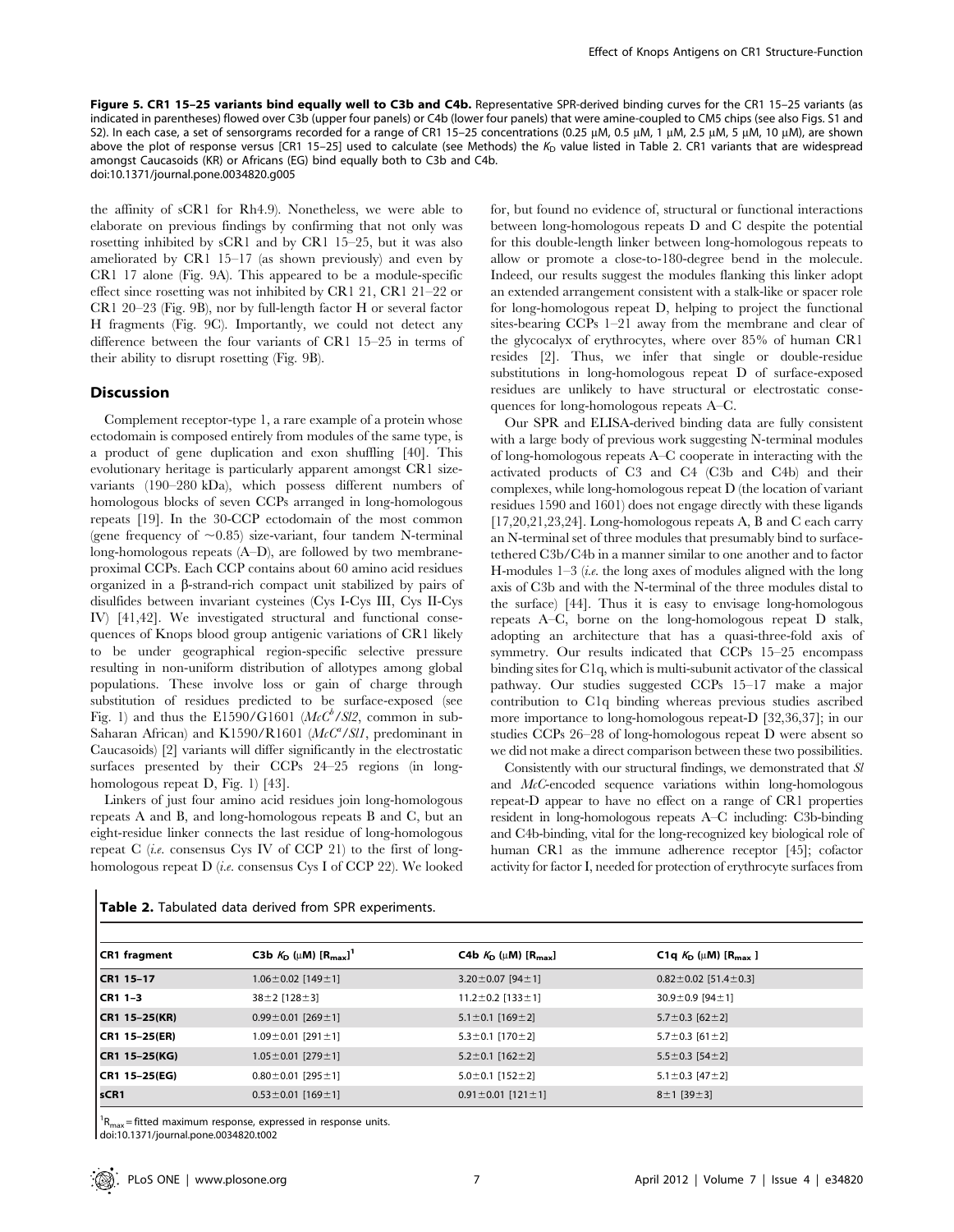

Figure 6. All four CR1 15-25 variants have similar cofactor activity. The products of CR1/Factor I action on (A) C3b and (B) C4b. In the schematics, disulfides linkages (S-S) are shown as solid lines, and suspected non-disulfide covalent-linkage artifacts (thought to originate from dimerisation in the C4b samples) shown as dotted lines. The gels show the results of SDS-PAGE performed on biotinylated C3b (C) or C4b (D) (see Methods) following incubation (for one hour) with factor I and the CR1 15–25 variant indicated below (KR, KE etc.). A positive control is provided by soluble CR1 (sCR1); negative controls are either bovine serum albumin (BSA) or minus factor I (-FI). Notes: the 2008-Da C3f runs off the gel; the C4b  $\gamma$ chain stains poorly; in the initial C4b sample, degradation products at 25 kDa and 67 kDa are present as contaminants; the reaction was deliberately stopped prior to completion to allow a comparison to be made between the variants. See Figure S3 for ELISA results. doi:10.1371/journal.pone.0034820.g006

C3b proliferation and its potentially cytolytic consequences [46]; interactions with P. falciparum-derived erythrocyte-borne PfEMP1, required for rosetting [12,27]; and engagement by the P. falciparum adhesin PfRh4 for P. falciparum invasion of erythrocytes [11]. Our results additionally demonstrated that binding to CR1 of C1q occurs entirely independently of the Sl and McC-encoded variations.

For rosette-disruption assays we chose parasite clone R29, on the grounds that it is the best-characterized CR1-sensitive P. falciparum rosetting strain [12,27]. In previous work, no differences were observed between strains in response to various agents such as the CR1 mAb J3B11 and recombinant CR1 15–17 [27]; on this basis it was decided not to initiate extensive testing of other strains for rosette disruption. Although our experiments were not conducted on variant versions of the full-length ectodomain, this is unlikely to have eroded their relevance in respect of the assays performed in this study. Interactions between long-homologous repeat D and long-homologous repeats A or B, but not C, would require an unfeasibly contorted architecture for the CR1 molecule. It also seems unlikely that CCPs 26–30 (absent in our truncation) are a requirement for a putative interaction between longhomologous repeats D and C. On the other hand, our focus on soluble truncations as opposed to membrane-bound variants does leave open a number of untested possibilities. In particular, although we observed no differences in self-associative properties of CR1 15–25, it is possible that a stalk-like long-homologous repeat D is important for mediating the clustering of CR1 molecules [47]. The relevance of CR1 clustering to merozoite invasion or rosetting has not been investigated but it has been reported to be important for cell deformability, motility of cells in microvasculature and hence the immune clearance role of CR1. It is also possible that  $S$ l and  $McC$ -encoded sequence variations affect

a putative interaction, of unknown physiological significance, with mannan binding lectin [37]. Moreover, CR1 is displayed on other cell-types than erythrocytes and may have other functions than those tested in this study. Finally, we used C4b from pooled plasma and therefore we did not take account of polymorphic variation in C4 that also exhibits a non-uniform distribuion across geographical regions of origin.

African-derived populations are characterized by a slightly higher (0.12 versus 0.18) incidence of a larger size-variant of CR1 [1], and high copy numbers of CR1 on erythrocytes [48] as well as increased frequency of the  $S22$  and  $McC^b$  alleles [3]. The current study makes a correlation between the last of these sources of polymorphic variation and malaria seem less likely. Nor does the data support hypotheses based on differential abilities amongst these Knops blood group antigenic variants to protect erythrocytes against cytolytic complement attack. Our C3b- and C4b-binding data suggest that all the variants will be equally good at clearing immune complexes, although our studies of soluble fragments did not take into account the possible roles in this respect of CR1 clustering. Overall, a likely scenario is that the source of selective pressure on these variants in long-homologous repeat D arises from less-well understood interactions between CR1 and pathogenic organisms. For example, elevated frequencies of  $McC^b$  and Sl2 alleles have been correlated to resistance to Mycobacterium tuberculosis infections [49].

## Materials and Methods

#### Protein production

Recombinant versions of truncated CR1 (the Caucasian, i.e. Lys1590, Arg1601, variant) were produced in a Pichia pastoris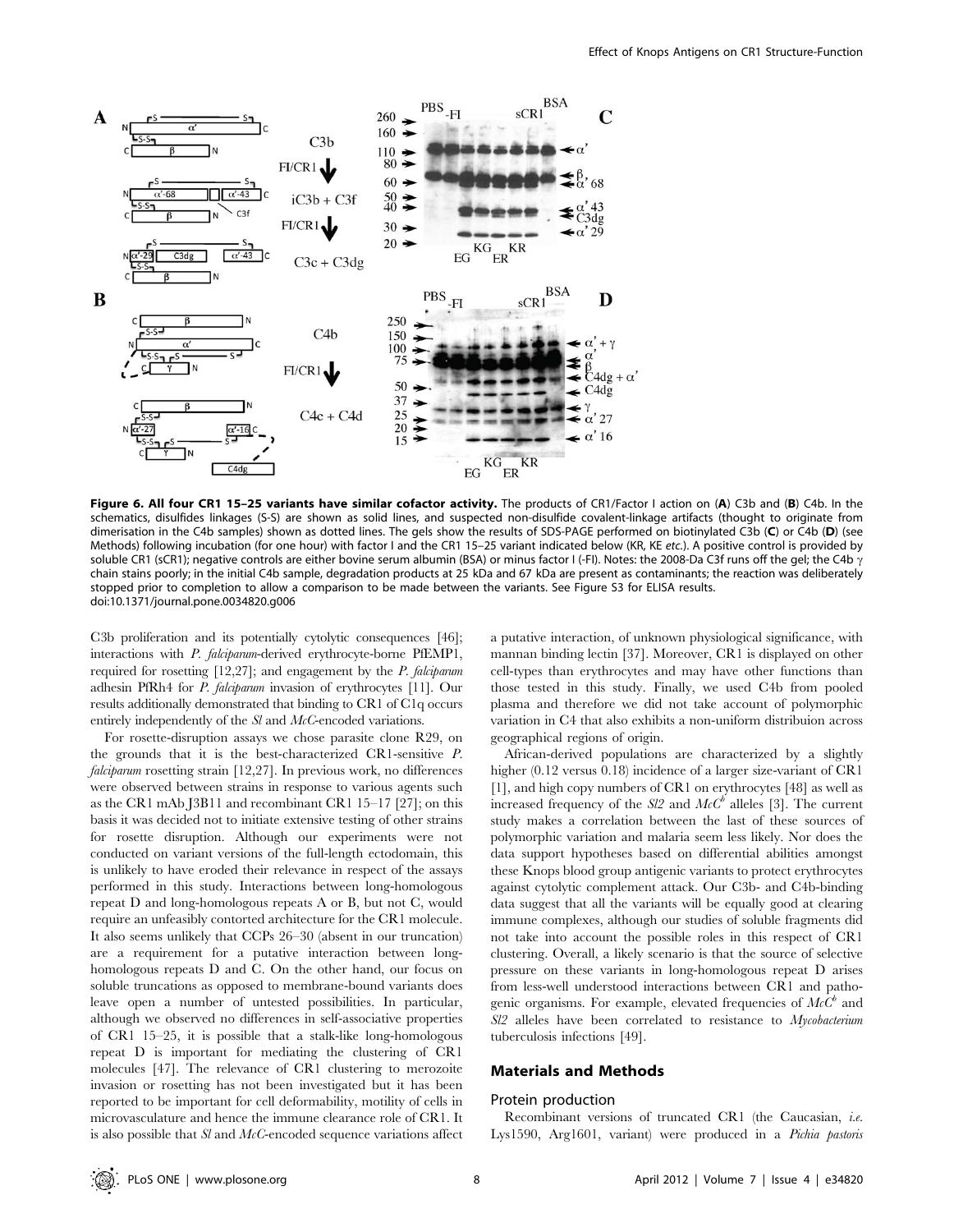

Figure 7. Affinities for C1q. (A) Representative SPR-derived binding curves for CR1 15-25 variants flowed over a CM5 chip loaded (via amine coupling) with C1q (see also Fig. S4). Upper: sensorgrams recorded for a range of CR1 15-25 concentrations (as in Fig. 3). Lower: plots of response versus [CR1 15-25] used to calculate (see Methods) the  $K_D$  values listed in Table 2. CR1 variants that are widespread amongst Caucasoids (KR) or Africans (EG) bind equally to C1q. (B) Data obtained by ELISA showing that C1q (140 ng.mL<sup>-1</sup>, average of three experiments) bound equally to each of the four variants of CR1 15–25 (adhered to the micro-titer plate). In these experiments, sCR1 was used as a positive control. Error bars represent standard errors of the mean.

doi:10.1371/journal.pone.0034820.g007

expression host using methods described previously. In brief, DNA coding for CCPs 21 (E1317-R1392), CCPs 21–22 (E1317-S1456), CCPs 20–23 (S1257-I1516) or CCPs 15–25 (T940-S1647) (numbering refers to unprocessed initial gene product) was PCRamplified from CR1 cDNA then ligated into the TOPO plasmid vector (Invitrogen) that was used to transform Top10 E. coli cells (Invitrogen). Amplified and subsequently extracted (using the QIAprep Miniprep Kit, Qiagen) DNA was digested with PstI and XbaI and the insert was ligated into the pPICZ  $\alpha$ B vector (Invitrogen) downstream of the DNA for the Saccharomyces cerevisiae  $\alpha$ -mating factor secretion signal. Plasmids were amplified in E. coli cells, linearised and used to transform P. pastoris KM71H cells for production of protein that is directed into the secretory pathway. Purification from media after cell removal was achieved by cationexchange chromatography followed by a second ion-exchange chromatography step and gel-filtration chromatography. Proteins exhibiting N-linked glycosylation were treated after the first purification step with the endoglycosidase Endo  $H_f$  (New England Biolabs). Purification was monitored by sodium dodecyl sulfatepolyacrylamide gel electrophoresis (SDS-PAGE) performed under both reducing and non-reducing conditions. All of the recombinant truncations of CR1 carried the expression artifact EAEAAG at their N-termini. For isotopic enrichment, cells were grown in minimal media supplemented with 15N-ammonium sulfate and (for double labeling)  $13C$ -glucose (during growth phase) and  $13C$ -methanol (during induction phase). A  $^{15}N$ , <sup>2</sup>H-labelled sample of CR1 20-23 was produced by supplementing buffered minimal glycerol with <sup>15</sup>N ammonium sulfate and also replacing  $H_2O$  with 98% v/v  $D_2O$ .

Starting with DNA for CR1 15–25(KR), the QuikChange Kit (Stratagene) along with the appropriate oligonucleotides was used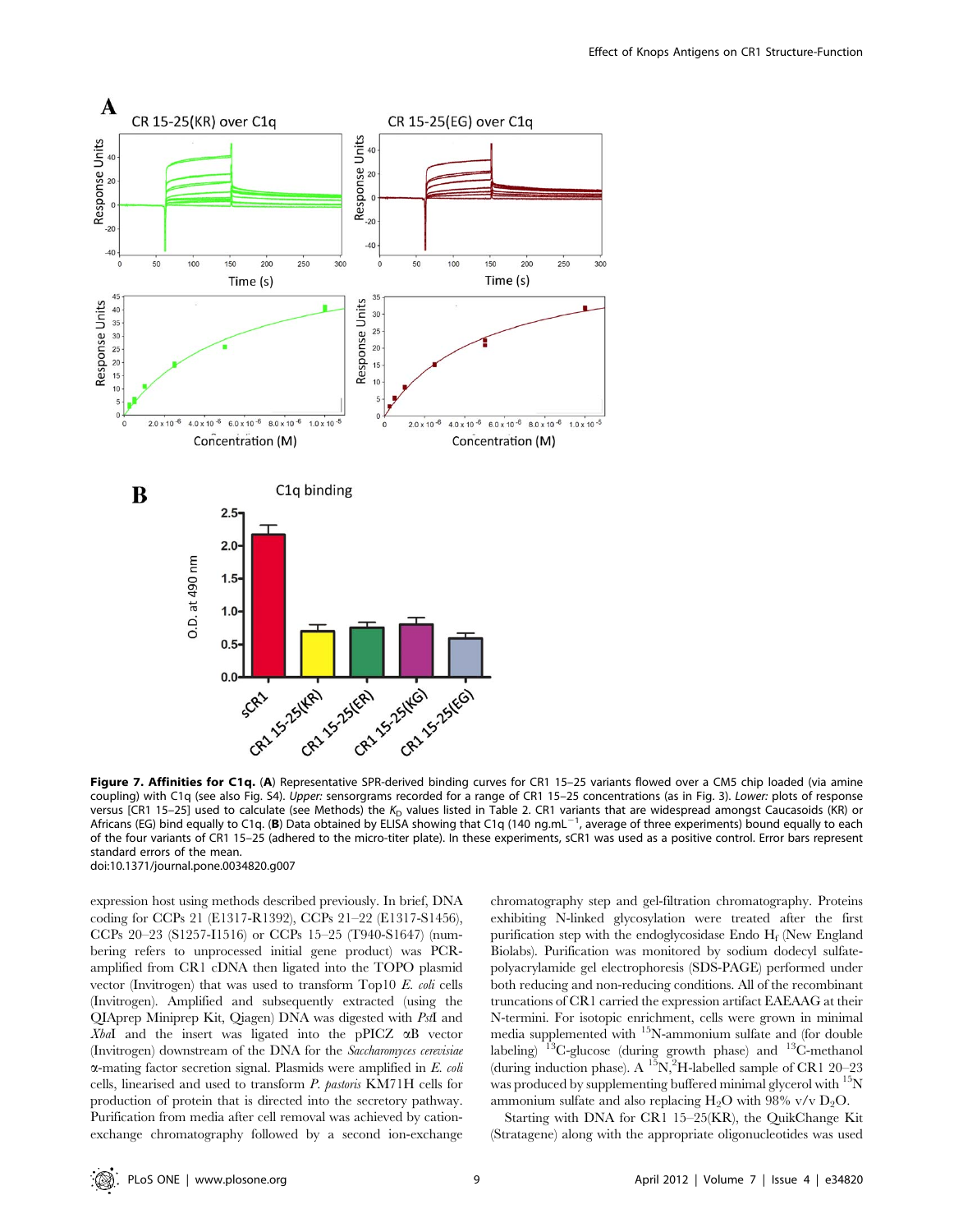

Figure 8. None of CR1 15-25 variants interact with P. falciparum protein Rh4. (A) In an SPR experiment, no CR1 15-25 variant had significant affinity for immobilized Rh4.9, unlike positive controls sCR1 and CR1 1–3 (26). Other constructs lacking CCPs 1–3 (CR1 10–11, CR1 15–17, CR1 20–23, CR1 21–22 and CR1 24–25(KR)) were likewise lacking in affinity for Rh4.9 and, like BSA, served as negative controls. (B) The PfRh4 invasion pathway was not inhibited in the presence of CR1 15-25 variants. Parasite strains 3D7 (black bars for untreated, white bars for nm-treated erythrocytes) and W2mef $\Delta$ Rh4 (grey bars, untreated erythrocytes) were tested in growth assays in the presence of final concentrations of 0.5 mg/ml of the four CR1 15-25 variants (KR, ER etc.). Growth (% of control) on the y-axis refers to the % parasitemia in the presence of CR1 constructs relative to the % parasitemia with the addition of PBS (arbitrarily set to be 100%). doi:10.1371/journal.pone.0034820.g008

to introduce the nucleotide substitutions needed to encode the Knops blood group antigenic variations (i.e. single substitutions K1590E and R1601G and double substitution K1590E/R1601G).

## NMR spectroscopy

All NMR data were collected in 5-mm NMR tubes on an Avance800 NMR spectrometer (Bruker) fitted with a cryoprobe, processed using TOPSPIN (Bruker), then analyzed by utilizing the ANALYSIS module of the common computing protocol for NMR (CCPNMR) software package [50]. Two-dimensional <sup>15</sup>N-<sup>1</sup>H HSQC spectra and three-dimensional triple-resonance spectra (CACBNH and CACB(CO)NH) [51] were acquired at  $37^{\circ}$ C on a 300  $\mu$ M sample of the <sup>13</sup>C,<sup>15</sup>N-labelled CR1 21-22 protein in 20 mM deuterated sodium acetate, pH 4.5, containing 10% v/v  $D_2O$  and 0.02% w/v NaN<sub>3</sub>. Two-dimensional <sup>15</sup>N-<sup>1</sup>H HSQC and TROSY spectra were collected on 233  $\mu$ M <sup>15</sup>N-labelled CR1 21 and 2 mM 15N-labelled CR1 21–22 samples, respectively,

under the same conditions. Partial backbone and  ${}^{13}C\beta$  resonance assignments were determined for CR1 21–22 according to standard procedures.

# Analytical Ultracentrifugation

Sedimentation velocity analysis (at  $18\pm0.5^{\circ}$ C) was performed on 0.4-ml protein samples  $(0.2-0.4 \text{ mg.m}^{-1} \text{ in PBS, pH } 7.5)$ , on a XL-A analytical ultracentrifuge (Beckman). A series of radial scans of optical density (279 nm) across the centrifuge cell was collected (Proteome Lab software, Beckman-Coulter). An initial scan was performed immediately upon attaining the set rotor speed (45,000 rpm); 80 subsequent scans were recorded at two-minute intervals. Each resulting data set was analyzed (SEDFIT [52]) yielding values of the s-distribution parameter  $c(s)$  as a function of sedimentation coefficient (s). For non-linear fitting of optical density values versus radial distance in SEDFIT, the resolution was set to 150, and a confidence factor set to 0.68. An average value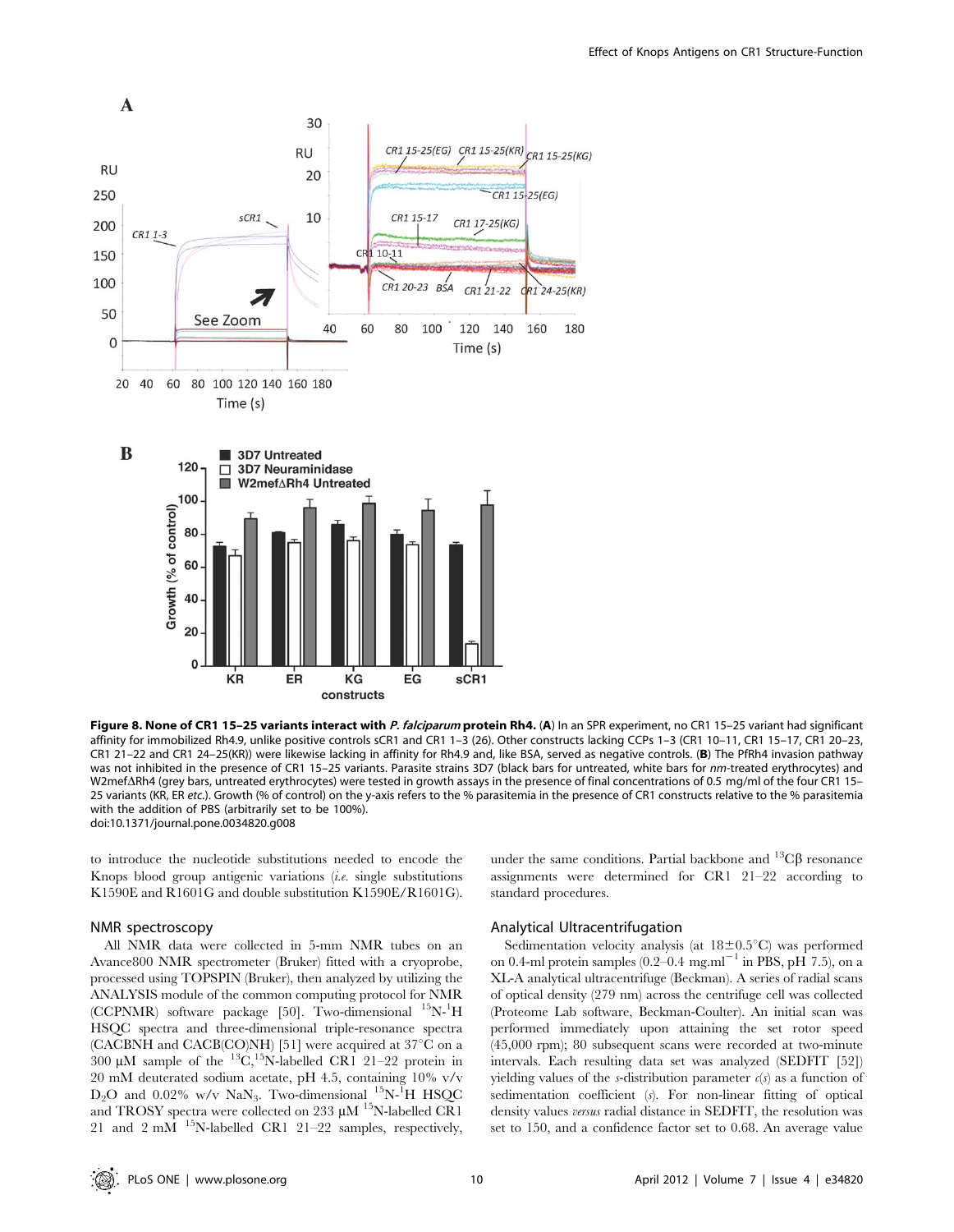

Figure 9. CR1 15-25 variants do not differ in ability to disrupt P. falciparum rosetting. (A) Both CR1 10-11 (identical to CR1 17-18) and single-module CR1 17 can disrupt rosetting of P. falciparum clone IT/R29, as can anti-CR1 antibody (J3B11) and CR1 15-17 [27] used here as positive controls. The truncation mutants corresponding to CCPs 20–23 (B) and the CR1 homologue, factor H (FH, full-length or fragments as indicated below) (C) did not disrupt rosetting, and served as negative controls. (D) A comparison of the four CR1 15–25 variants suggested they were all equally as effective as full-length sCR1 and CR1 15–17 in terms of rosette disruption. KP: 50 mM potassium phosphate buffer; The mean and standard error of at least four experiments for each graph are shown. \*\*\*  $p$ <0.001 by ANOVA and Tukey's multiple comparison test. doi:10.1371/journal.pone.0034820.g009

for the frictional ratio  $(F)$  was determined over a series of fits and used as a default for all fittings; baseline, meniscus, and cell base radial positions were floated. The final profile, stored as a continuous distribution, was analyzed within the general software set for data analysis, ''pro Fit'' (QuantumSoft, Zurich). The maximal value of the  $c(s)$  function was used to define the sedimentation coefficient of the target molecule. A value of the partial specific volume  $(0.721 \pm 0.001 \text{ ml} \text{ g}^{-1}$  for all four allotypic variants) was computed (using SEDNTERP [53]), which was also employed to compute density and viscosity properties of the buffer solution, enabling correction of raw s values to standard conditions of solvent viscosity and density  $(s_{20,w})$ . The diffusion coefficient (an inverse function of  $F$ ) of each species was estimated in the conventional manner from s, M and partial specific volume within a locally written utility for hydrodynamic calculations, Biomols 2. From each of the F values determined it was straightforward to compute (using SEDNTERP), on the basis of an assumed 'typical' (for protein) value of solvation (1.4, vol/vol), an estimate for the overall 'shape' of the solute particle, modeled as a prolate ellipsoid of revolution.

#### Small-angle X-ray scattering (SAXS)

Synchrotron radiation X-ray scattering data were collected on the  $\times 33$  beam line of the EMBL (DESY, Hamburg) [54,55], using a MAR345 image plate detector (MarResearch, Norderstedt, Germany) and 120-s exposure times. Solutions of CR1 20–23 (1.9 and  $3.3 \text{ mg.m}^{-1}$ ) were measured (10°C) in 50 mM potassium phosphate (KP) buffer, pH 7.4. The sample-to-detector distance (2.7 m) covered a range of momentum transfer  $0.1 \le s \le 6.0$  nm<sup>-1</sup> . No radiation damage was observed during a second 120-s exposure. Data from the detector were normalized to the transmitted beam intensity, averaged and the scattering of buffer solutions subtracted. Difference curves were scaled for solute concentration. Data manipulations were performed using PRI-MUS [56]. Forward scattering  $I(0)$  and radius of gyration  $(R_{\rho})$  were determined from Guinier analysis [57], assuming that at very small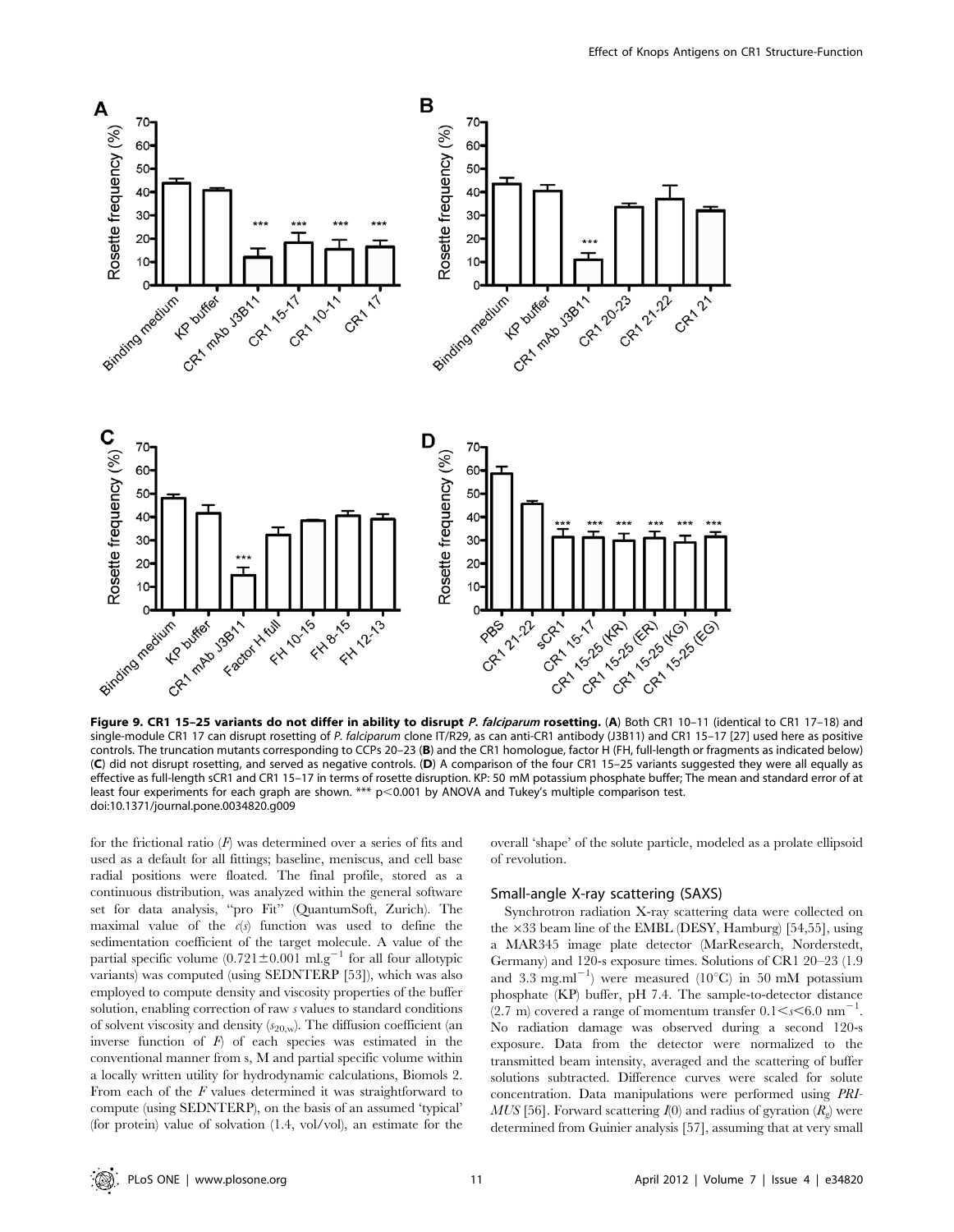angles  $(s<1.3/R_g)$ , intensity,  $I(s)$ ,  $= I(0) \exp(-(sR_g)^2/3)$ . These parameters were also estimated from the full scattering curves using the indirect Fourier transform method implemented in GNOM [58], along with the distance-distribution function  $p(r)$  and maximum particle dimensions  $D_{max}$ . Molecular weight was estimated by comparing extrapolated forward scattering with that of a reference solution of bovine serum albumin. Due to uncertainty in MWt estimation resulting from uncertainty in measured protein concentrations, an excluded volume of solutes was determined from the *ab initio* modeling program DAMMIF [59]. For globular proteins, this hydrated particle volume in  $nm<sup>3</sup>$  is approximately 1.5 to 2 times the MWt in kDa. Low-resolution shape envelopes for CR1 constructs were determined by ab initio bead-modeling in DAMMIF [59]. The results of multiple DAMMIF reconstructions were aligned using SUPCOMB [60] to determine the most representative model from each of the ab initio methods. Averaged DAMMIF models were also determined using DAMAVER [56] and then adjusted, so that they agree with the experimentally determined excluded volume, using DAM-FILT [61].

## Surface plasmon resonance (SPR)

Duplicate SPR experiments were carried out  $(25^{\circ}C)$  on a Biacore T100 (GE Healthcare). C3b, C4b and C1q (Complement Technology, Texas) were immobilized using standard amine coupling, and dissociation constants measured as described [62]. Briefly, 1620 response units (RUs), 1518 RUs and 2125 RUs of C3b, C4b and C1q, respectively, were immobilized on three of four flow cells of a Biacore Series S carboxymethylated dextran (CM5) sensor chip. Experiments were performed by flowing over the chip 30  $\mu$ l.minute<sup>-1</sup> analyte solution containing a range of concentrations of CR1 fragments that had been dialyzed into 10 mM Hepes-buffered 150 mM saline with 3 mM EDTA and 0.05% v/v polysorbate 20 (HBS-EP; pH 7.4). Regeneration was achieved by flowing 1.0 M NaCl over chip surfaces. Dissociation constants  $(K<sub>D</sub>s)$  were calculated (using Biacore T100 evaluation software v. 2.0) by fitting steady-state binding levels derived from background-subtracted traces to a one-to-one stoichiometry steady-state model. For blank subtractions, a reference surface was prepared by performing two consecutive dummy aminecoupling reactions in the absence of any proteins.

#### Parasite culture and growth inhibition assays

P. falciparum asexual stages were maintained in human O+ erythrocytes in RPMI-HEPES medium with 50  $\mu$ g.ml<sup>-1</sup> hypoxanthine, 25 mM NaHCO<sub>3</sub>, 20  $\mu$ g.ml<sup>-1</sup> gentamicin, and 0.5% w/v Albumax II (Gibco; Invitrogen) in 1%  $O_2$ , 4% CO, and 95%  $N_2$  at 37<sup>o</sup>C and synchronized by standard methods. 3D7 is a cloned line derived from NF54 obtained from David Walliker, Edinburgh University. W2mef is a cloned line derived from Indochina III/CDC strain. W2mef $\Delta$ Rh4 was derived from W2mef by genetic disruption of the *PfRh4* gene as described [63] Growth inhibition assays (GIA) were performed as described, with the following modifications [64]. Neuraminidase (66.7 mU/ ml)-treated or normal erythrocytes in culture medium were inoculated with late-trophozoite stage parasites to give a parasitemia of  $1\%$  and hematocrit of  $1\%$  in a volume of  $50 \mu$ . CR1 fragments or PBS were added at the beginning of the assay. Growth assays were performed in 96-well round-bottom microtiter plates (Becton Dickinson) over one cycle of parasite growth. After 48 hours, the parasitemia was determined by flow cytometry of ethidium bromide-stained trophozoite-stage parasites using a FACSCalibur (BD Biosciences) and a plate reader. For each well 40,000 cells or more were counted. Growth was expressed as mean

parasitemia obtained from triplicate readings. At least two to four independent assays were performed, each in triplicate. Growth (% of control) refers to the % parasitemia in the presence of CR1 constructs relative to the % parasitemia with the addition of PBS (arbitrarily set to be 100%).

## Rosetting assays

P. falciparum parasites (clone IT/R29) were cultured and selected for rosetting as described previously [39,65]. The red cells in which the parasites are grown for the rosetting experiments were all group O and different donors were used for different replicate experiments. The red cells were used for parasite culture up to 10 days after drawing. Our unpublished data show that donor red cells form rosettes well up to 10 days, but rosetting starts to reduce after that time. For rosette-disruption assays, parasite cultures were pre-stained with 25  $\mu$ g.ml<sup>-1</sup> ethidium bromide then washed once and re-suspended at 2% hematocrit in bicarbonate-free RPMI (Sigma) containing 25 mM Hepes and 10% v/v normal human serum. Aliquots  $(25-50 \mu l)$  of pre-stained culture suspension in micro-centrifuge tubes were mixed with soluble recombinant CR1 proteins in KP buffer to give a final concentration of 20  $\mu$ M. Mixtures were incubated at  $37^{\circ}$ C for 30 minutes. During this incubation period, cells were re-suspended at ten-minute intervals by agitation. Subsequently a drop  $(\sim 10 \mu l)$  of the pre-stained culture suspension was placed on a slide on a slide underneath a  $22\times22$ -mm cover slip and viewed with a fluorescence microscope. Infected erythrocytes (that fluoresce orange due to parasite DNA) could be discriminated from non-infected cells. A total of 200 infected red blood cells were counted and scored as either being in a rosette, or not, where a rosette is defined as ''an infected cell with two or more uninfected red cells sticking to it''. Only mature (that is, pigmented trophozoite or schizont) infected cells were counted. This allowed calculation of ''rosette frequency'' as the number of infected cells in rosettes expressed as a percentage of the total number of infected cells counted. The rosette frequency in the presence of recombinant CR1 fragments was compared to that of negative controls with no added protein (an equivalent volume of PBS or RPMI binding medium or KP buffer was added instead of protein). Positive controls showed the rosette disruption obtained by 0.1  $\mu$ g.ml<sup>-1</sup> of a monoclonal antibody to CR1 site 2 (J3B11) or 20  $\mu$ M CR1 15–17 [27]. Rosette frequencies were compared by ANOVA using Graphpad Prism software (La Jolla, USA).

#### Complement assays

To estimate ability of CCP 15–25 variants to act as cofactors for C3b cleavage by factor I, 7.5 µl biotinylated C3b (3.3  $\mu$ g.ml<sup>-1</sup>, *i.e.* 25 pg), 2.5 µl factor I (from Complement Technology)  $(1.6 \text{ µg.m}^{-1})$ , i.e. 4 pg) and 10  $\mu$ l CCP 15–25 (1  $\mu$ g.ml<sup>-1</sup> i.e. 10 pg), or 10 ml sCR1 (a gift from Henry Marsh, Celdex Pharmaceuticals)  $(2.7 \mu g.m)^{-1}$  *i.e.* 27 pg), were mixed in a final reaction volume of 30 µl of 25 mM phosphate buffer, pH 7.3, containing 50 mM NaCl. For C4b cleavage assays, 7.5 µl biotinylated C4b  $(5 \text{ µg.ml}^{-1}, 37.5 \text{ pg})$ , 2.5  $\mu$ l factor I  $(1.6 \text{ µg.ml}^{-1}, 4 \text{ pg})$  and 10  $\mu$ l CCP 15-25 5  $\mu$ g.ml<sup>-1</sup>, 50 pg) or 10  $\mu$ l sCR1 (13.5  $\mu$ g.ml<sup>-1</sup>, 135 pg), were incubated in a final volume of 30  $\mu$ l of 25 mM phosphate buffer, with 50 mM NaCl. Incubations (one hour,  $37^{\circ}$ C) were initiated by addition of factor I and stopped by addition of 10 ml of  $4 \times$  NuPAGE (Invitrogen) reducing loading buffer followed by heating  $(95^{\circ}C)$  for four minutes. Then 18-µl aliquots were loaded onto  $4-12\%$  w/v acrylamide NuPAGE gels (one for C3b cleavages, another for C4b cleavages). Protein bands were transferred to nitrocellulose in a Bio-Rad semi-dry apparatus, blocked overnight in 5% w/v dried milk powder (Lab Scientific) and stained with avidin-horse radish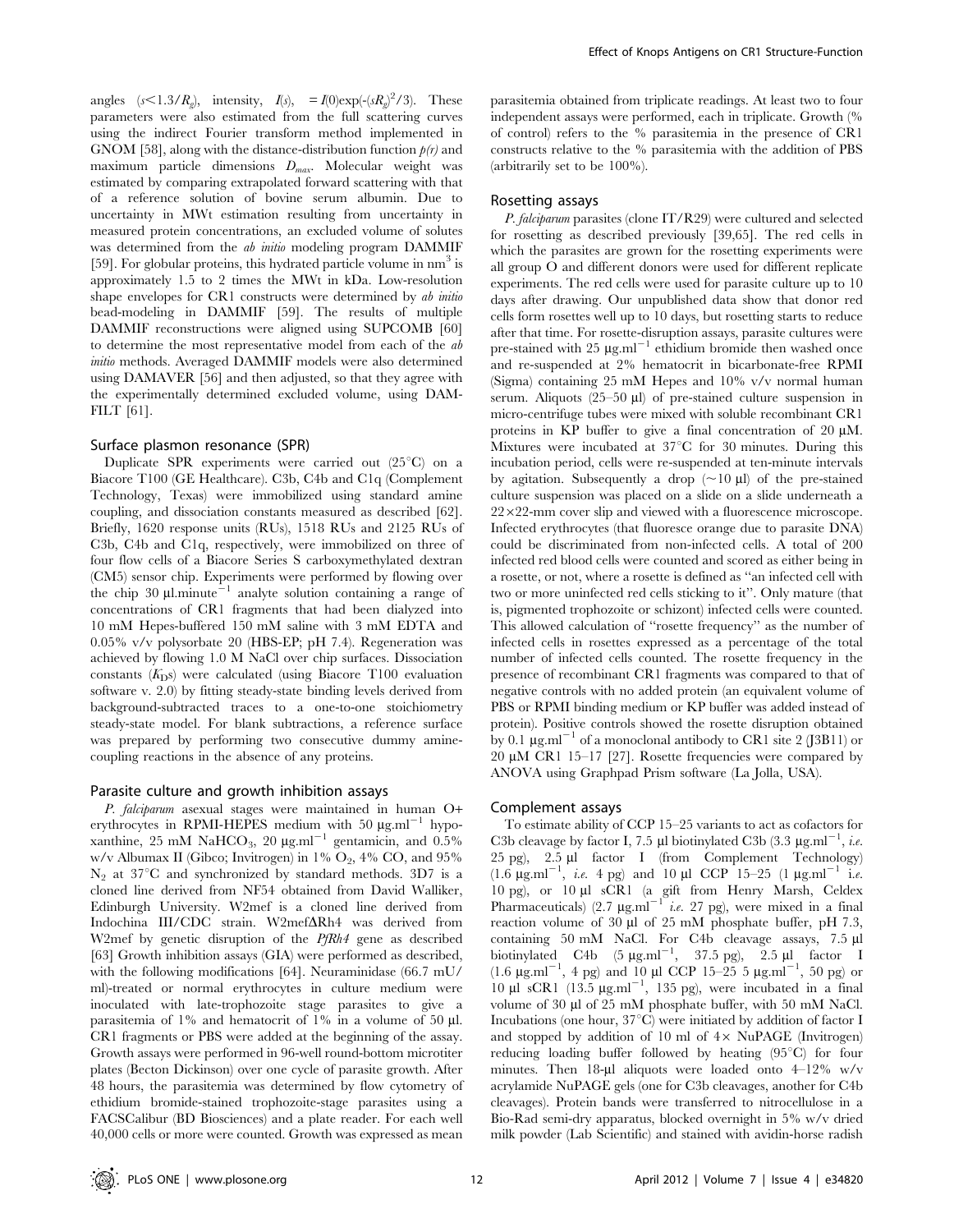peroxidase (Pierce). Amersham ECL+ reagent was used to develop the blot. C3b and C4b were purchased from Complement Technology and biotinylated using Sulfo-NHS-LC biotin (Pierce). The bands representing cleavage products of the C3b or C4b  $\alpha$ ' chains were compared by eye.

#### ELISAs

For these experiments, C3b and C4b were purchased from Complement Technology (Tyler, Texas). To C3b-coated or C4bcoated micro-titer plates, solutions of  $1 \text{ mg.m}^{-1} \text{ sCR1}$  or CR1 15–25 variants (in 25 mM NaCl) were added. The primary antibody used for detection was rabbit anti-CR1, and the secondary antibody was a goat anti-rabbit IgG conjugated with horseradish peroxidase. Results of three separate experiments were averaged. For comparisons of C1q binding, sCR1 or CR1 15–25 variants were coated on micro-titer plates. Solutions of C1q  $(140 \text{ ng.m}^{-1} \text{ in } 75 \text{ mM }$  NaCl) (results of three experiments averaged) were added. The primary antibody was rabbit anti-C1q and secondary antibodiy anti-rabbit IgG conjugated with HRP.

## Supporting Information

Figure S1 Particle size distribution according to dynamic light scattering. Shown are overlays of dynamic light scattering-derived particle size profiles for the indicated recombinant CR1 fragments (see key). Data were collected using a Zetasizer Nano S system (Malvern Instruments Ltd., UK) on samples of  $\sim$ 3.5 mg.ml<sup>-1</sup> protein in phosphate-buffered saline at  $25^{\circ}$ C.

(TIFF)

## References

- 1. Moulds JM (2002) A review of the Knops blood group: separating fact from fallacy. Immunohematology 18: 1–8.
- 2. Moulds JM (2010) The Knops blood-group system: a review. Immunohematology 26: 2–7.
- 3. Moulds JM, Zimmerman PA, Doumbo OK, Kassambara L, Sagara I, et al. (2001) Molecular identification of Knops blood group polymorphisms found in long homologous region D of complement receptor 1. Blood 97: 2879–2885.
- Rowe JA, Opi DH, Williams TN (2009) Blood groups and malaria: fresh insights into pathogenesis and identification of targets for intervention. Curr Opin Hematol 16: 480–487.
- 5. Stoute JA (2005) Complement-regulatory proteins in severe malaria: too little or too much of a good thing? Trends Parasitol 21: 218–223.
- 6. Reid ME (2004) The blood group antigen. Facts Book. London: Elsevier Academic Press.
- 7. Stoute JA (2011) Complement receptor 1 and malaria. Cell Microbiol 13: 1441–50.
- 8. Murray CJ, Rosenfeld LC, Lim SS, Andrews KG, Foreman KJ, et al. (2012) Global malaria mortality between 1980 and 2010: a systematic analysis. Lancet 379: 413–431.
- 9. Spadafora C, Awandare GA, Kopydlowski KM, Czege J, Moch JK, et al. (2010) Complement receptor 1 is a sialic acid-independent erythrocyte receptor of Plasmodium falciparum. PLoS Pathog 6: e1000968.
- 10. Awandare GA, Spadafora C, Moch JK, Dutta S, Haynes JD, et al. (2011) Plasmodium falciparum field isolates use complement receptor 1 (CR1) as a receptor for invasion of erythrocytes. Mol Biochem Parasitol 177: 57–60.
- 11. Tham WH, Wilson DW, Lopaticki S, Schmidt CQ, Tetteh-Quarcoo PB, et al. (2010) Complement receptor 1 is the host erythrocyte receptor for Plasmodium falciparum PfRh4 invasion ligand. Proc Natl Acad Sci U S A 107: 17327–17332.
- 12. Rowe JA, Moulds JM, Newbold CI, Miller LH (1997) P. falciparum rosetting mediated by a parasite-variant erythrocyte membrane protein and complementreceptor 1. Nature 388: 292–295.
- 13. Doumbo OK, Thera MA, Kone AK, Raza A, Tempest LJ, et al. (2009) High levels of Plasmodium falciparum rosetting in all clinical forms of severe malaria in African children. Am J Trop Med Hyg 81: 987–993.
- 14. Thathy V, Moulds JM, Guyah B, Otieno W, Stoute JA (2005) Complement receptor 1 polymorphisms associated with resistance to severe malaria in Kenya. Malar J 4: 54.
- 15. Zimmerman PA, Fitness J, Moulds JM, McNamara DT, Kasehagen LJ, et al. (2003) CR1 Knops blood group alleles are not associated with severe malaria in the Gambia. Genes Immun 4: 368–373.

Figure S2 Binding of CR1 constructs to C3b by SPR. Sensorgrams (left) (for a concentration series, see Methods in main text) and response (response units (RU)) versus concentration (M) plots (right) for, from top to bottom, CR1 15–17 (site 2), CR1 1–3 (site 1), CR1 15–25 (ER), CR1 15–25 (KG) and sCR1. The fitted (see Methods in main text)  $K<sub>D</sub>$  values (shown in  $\mu$ M  $\pm$  error, where the error applies to last significant figure shown, e.g. for CR1 15–17,  $K_D = 1.06 \pm 0.01 \mu M$  are displayed in the plots but also summarized in Table 2, main text. (TIFF)

Figure S3 Binding of CR1 constructs to C4b by SPR. As for Figure S2 except C4b replaced C3b. (TIFF)

Figure S4 Binding of CR1 constructs to C3b and C4b by ELISA. There are no significant differences between the CR1 15– 25 variants in terms of their ability to bind to C3b and C4b according to an ELISA (see Methods in main text). (TIFF)

Figure S5 Binding of CR1 constructs to C1q by SPR. As for Figure S2 except C1q replaced C3b. (TIFF)

## Author Contributions

Conceived and designed the experiments: JPA AFC JAR PNB. Performed the experiments: PBT-Q CQS W-HT HDTM RH AR. Analyzed the data: CQS W-HT HDTM JAR AR. Wrote the paper: PBT-Q W-HT PNB.

- 16. Jallow M, Teo YY, Small KS, Rockett KA, Deloukas P, et al. (2009) Genomewide and fine-resolution association analysis of malaria in West Africa. Nat Genet 41: 657–665.
- 17. Krych-Goldberg M, Atkinson JP (2001) Structure-function relationships of complement receptor type 1. Immunol Rev 180: 112–122.
- 18. Birmingham DJ (1995) Erythrocyte complement receptors. Crit Rev Immunol 15: 133–154.
- 19. Klickstein LB, Wong WW, Smith JA, Weis JH, Wilson JG, et al. (1987) Human C3b/C4b receptor (CR1). Demonstration of long homologous repeating domains that are composed of the short consensus repeats characteristics of C3/C4 binding proteins. J Exp Med 165: 1095–1112.
- 20. Krych M, Hourcade D, Atkinson JP (1991) Sites within the complement C3b/ C4b receptor important for the specificity of ligand binding. Proc Natl Acad Sci U S A 88: 4353–4357.
- 21. Krych M, Clemenza L, Howdeshell D, Hauhart R, Hourcade D, et al. (1994) Analysis of the functional domains of complement receptor type 1 (C3b/C4b receptor; CD35) by substitution mutagenesis. J Biol Chem 269: 13273–13278.
- 22. Subramanian VB, Clemenza L, Krych M, Atkinson JP (1996) Substitution of two amino acids confers C3b binding to the C4b binding site of CR1 (CD35). Analysis based on ligand binding by chimpanzee erythrocyte complement receptor. J Immunol 157: 1242–1247.
- 23. Krych M, Hauhart R, Atkinson JP (1998) Structure-function analysis of the active sites of complement receptor type 1. J Biol Chem 273: 8623–8629.
- 24. Krych-Goldberg M, Hauhart RE, Porzukowiak T, Atkinson JP (2005) Synergy between two active sites of human complement receptor type 1 (CD35) in complement regulation: implications for the structure of the classical pathway C3 convertase and generation of more potent inhibitors. J Immunol 175: 4528–4535.
- 25. Ricklin D, Hajishengallis G, Yang K, Lambris JD (2010) Complement: a key system for immune surveillance and homeostasis. Nat Immunol 11: 785–797.
- 26. Tham WH, Schmidt CQ, Hauhart RE, Guariento M, Tetteh-Quarcoo PB, et al. (2011) Plasmodium falciparum uses a key functional site in complement receptor type-1 for invasion of human erythrocytes. Blood 118: 1923–1933.
- 27. Rowe JA, Rogerson SJ, Raza A, Moulds JM, Kazatchkine MD, et al. (2000) Mapping of the region of complement receptor (CR) 1 required for Plasmodium falciparum rosetting and demonstration of the importance of CR1 in rosetting in field isolates. J Immunol 165: 6341–6346.
- 28. Weisman HF, Bartow T, Leppo MK, Marsh HC, Jr., Carson GR, et al. (1990) Soluble human complement receptor type 1: in vivo inhibitor of complement suppressing post-ischemic myocardial inflammation and necrosis. Science 249: 146–151.